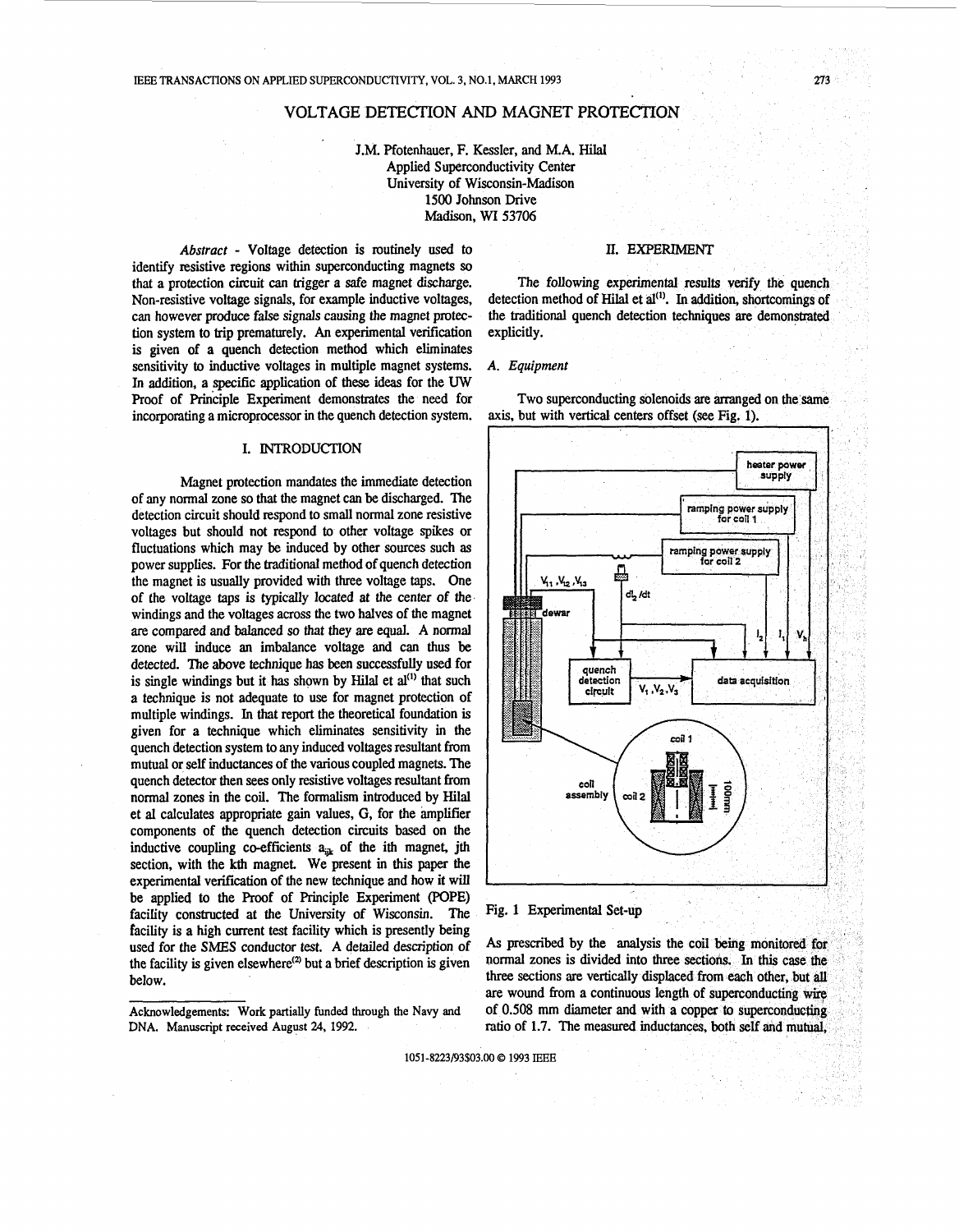of the two coils **are** listed in Tab. 1.

| Table 1: Coil and Current Parameters |  |  |  |  |
|--------------------------------------|--|--|--|--|
|--------------------------------------|--|--|--|--|

| self inductances |           | mutual inductances |                    |  |
|------------------|-----------|--------------------|--------------------|--|
| а<br>-111        | 0.344H    | а<br>112           | 0.136H             |  |
| a<br>121         | 0.291H    | a<br>122           | 0.354H             |  |
| а<br>131         | 0.200H    | а<br>132           | 0.492H             |  |
|                  | $-19.8H$  |                    |                    |  |
| max.currents     |           |                    | max. ramping rates |  |
|                  | 11A       | di /dt             | 0.4A/s             |  |
|                  | 20A       | dl /dt             | 0.2A/s             |  |
|                  | $a_{212}$ |                    |                    |  |

Separate and independent power supplies are used to ramp the current in each coil with maximum values of  $I_1$ ,  $I_2$ ,  $dI_1/dt$ , and d'2/dt **as** given also in Tab. 1. Critical currents of the two magnets are at least an order of magnitude larger than the values used in this experiment. Voltage tap pairs are installed on coil 1 for measuring the voltages across each of the three sections. In addition, two heaters installed on coil 1 provide a means of generating **a** normal zone in one or more of the coil sections. Current ramping rates can be predetermined at the power supplies and an additional inductive pick-up is incorporated on the room temperature section of the coil 2 charging circuit for measuring  $dl_2/dt$ . In all of the tests, the superconducting coils are operated in a saturated bath of liquid helium at 4.2K.

Fig. 2 displays the different circuits used for detecting a normal zone in coil **1.** *As* will be discussed below, the first of



Fig. 2 Quench detection circuits a) traditional quench detection method b) gaussion elimination method

these circuits is vulnerable to false quench signals while the other will eliminate that problem. The circuit shown in Fig. 2a is appropriate for the standard technique using **a** two-pairedvoltage-tap measurement. Fig. 2b displays the circuit appropriate for the "gaussian elimination" technique in a two magnet system in which the monitored coil **(coil** 1) is instrumented with three voltage tap pairs. The alternate circuit choice of Fig. 2b allows using a two-paired-voltage-tap detection system but requires measurement of  $dl_2/dt$  from the other coil(s). In each of these circuits the signals from the voltage tap pairs are input at the left and the quench detection signal is output at the far right. Adjustable gain amplifiers **are** denoted by the letter "G".

### *B. Procedure and results*

The experimental activities **are** divided into three groups corresponding *to* the various quench detection circuits of Fig. 2. In the first test adjacent voltage tap pairs across the top two sections of coil 1 are used to provide input signals for the quench detector circuit shown in Fig. 2a. This configuration simulates the standard technique of monitoring voltages in two halves of a magnet by using a common "center tap" in each of the voltage tap pairs. In keeping with the traditional technique, we measured the two voltages  $V_{11}$  and  $V_{12}$  while ramping the current in coil 1.  $G_3$  is adjusted during the ramping procedure until  $V_3 = 0$ . In this condition  $G_3$  compensates for the different self inductances of the two sections of the coil and according to the theory has the value given by

$$
G_3 = a_{111}/a_{121} \tag{1}
$$

Fig. **3** displays the output of **V,** after *G,* has been set and



Fig. 3 Traditional quench detection G<sub>3</sub> adjusted for inductance ratio

demonstrates that as long as  $\frac{dL}{dt} = 0$  the traditional quench detection method eliminates inductive voltage signals from the output of the quench detector circuit; see especially segment A-B. However, whenever  $\frac{dl_2}{dt} \neq 0$  a non-zero voltage signal appears at **V,** and can be erroneously identified **as** a normal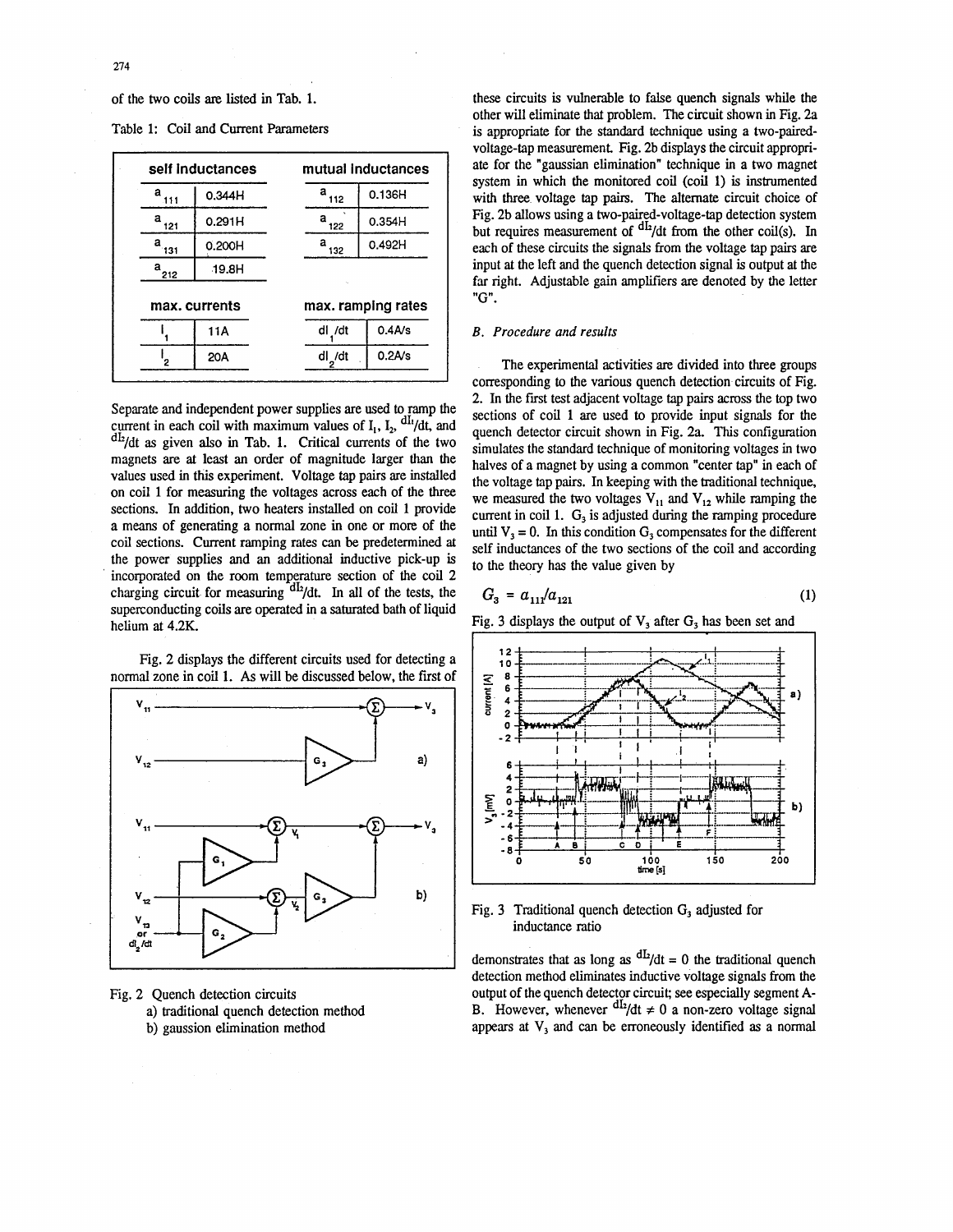zone voltage. Note **that** in the very **unusual** chance that the mutual inductance ratio of coil. 1 equals the **self** inductance ratio; that is

$$
a_{112}/a_{122} = a_{111}/a_{121} \tag{2}
$$

the traditional quench detection method would also eliminate induced voltages **from** coil 2. *An* additional aspect of the first test is shown in Fig. **4.** Here, prior to point A it **is** demonstrated that G<sub>3</sub> can be adjusted for fixed ramping rates of coil 1 and coil 2, such that  $V_3 = 0$  and all inductive voltage signals are eliminated. This technique breaks down however **as** soon as there is any deviation from the specific ratio of  $I_1/I_2$  for which the setting of  $G_3$  produces a zero voltage output at  $V_3$ .





In the second **test** the three adjacent voltage tap pairs encompassing coil **1** provide the input for the quench detection circuit shown in Fig. 2b. The "gaussian elimination" circuit **is**  so named after the corresponding matrix procedure for solving a set of **n** equations with **n** unknowns. In the equivalent circuit adjustment procedure, specific values for  $G_1$ ,  $G_2$ , and  $G_3$  are determined so that  $V_3 = 0$  for all values (and combinations) of  $\frac{du_1}{dt}$  and  $\frac{du_2}{dt}$ . Any non-zero voltage appearing at  $V_3$  is then correctly identified **as a** resistive voltage. In the first step in the adjustment procedure, we ramp I, alone and adjust *G,* and  $G_2$  so that  $V_1 = 0$  and  $V_2 = 0$ . From the theoretical considerations these are  $G_1 = -\frac{a_{11}}{a_{131}}$  and  $G_2 = -\frac{a_{12}}{a_{131}}$ . This step reduces the number of unknowns from three to two since sensitivity to  $\frac{dL}{dt}$  is eliminated. The second step is accomplished by ramping  $I_2$  and adjusting  $G_3$  so that  $V_3 = 0$ . In this step voltages appearing at  $V_1$  and  $V_2$  due to the different mutual inductances  $a_{112}$ ,  $a_{122}$ , and  $a_{132}$  are compensated by  $G_3$ . From the theoretical considerations  $G_3$  is given by

$$
G_3 = -\frac{a_{112}a_{131} - a_{111}a_{132}}{a_{122}a_{131} - a_{121}a_{132}}
$$
 (3)

The results from the experimental **test** of this procedure are shown in Fig. 5. The outputs of  $V_1$  and  $V_2$ , shown in Fig. 5b



and 5c, display no sensitivity to changes in <sup>dI</sup>/dt and are zero

Fig. 5 Current and voltage measurements using gaussion elimination technique see test for

when  $dI_2/dt = 0$ , see segments A-B, C-D, E-F, G-H. Note that the different magnitudes of  $V_1$  and  $V_2$  are exactly compensated by  $G_3$  so that  $V_3 = 0$  to within  $\pm 2.5$ mV. Fig. 5e displays the power dissipated in a manganin wire heater which is wound around a 17 cm length of the coil 1 superconductor. That same section of the heater and superconductor is covered by epoxy to minimize cooling over that length. The resistive normal zone generated by these conditions shows up clearly at the output of **V, as** seen to the Note that this detection scheme is able to identify a resistive voltage that is 20 times smaller than inductive voltages present at the  $V_{11}$ ,  $V_{12}$ , and  $V_{13}$  inputs. At this point we have not vet defined the maximum amount of inductive voltage which can be eliminated while maintaining this sensitivity, but it is likely that it can do even better **than** 

In the third and final test, the quench detection circuit is the same as that shown in Fig. 2b with the exception that  $V_{13}$  is replaced by a signal proportional to  $\frac{dL}{dt}$ . An inductive